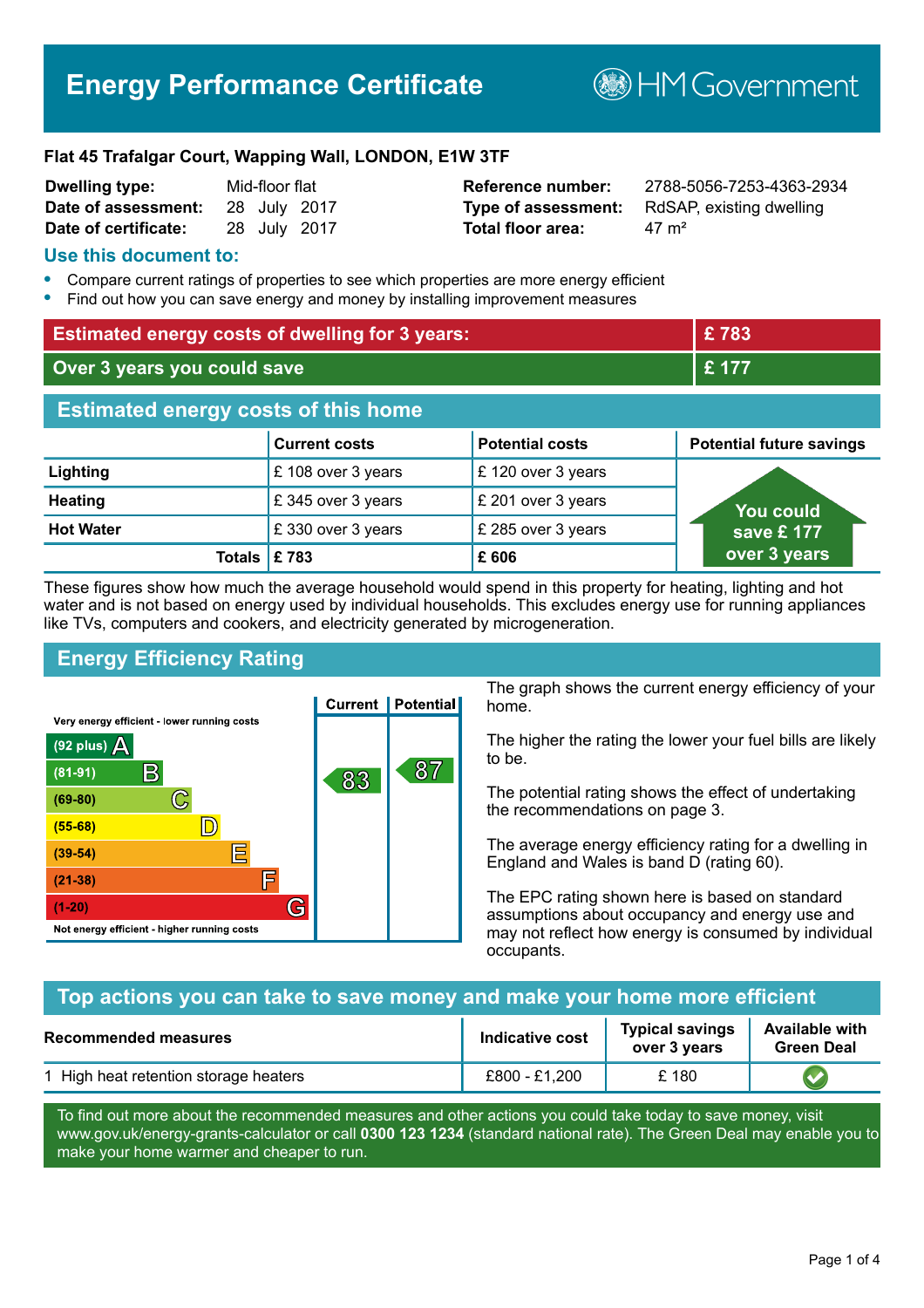## **Summary of this home's energy performance related features**

| <b>Element</b>        | <b>Description</b>                         | <b>Energy Efficiency</b> |
|-----------------------|--------------------------------------------|--------------------------|
| Walls                 | Cavity wall, as built, insulated (assumed) | ★★★★☆                    |
| Roof                  | (another dwelling above)                   |                          |
| Floor                 | (another dwelling below)                   |                          |
| Windows               | Fully double glazed                        | ★★★☆☆                    |
| Main heating          | Electric ceiling heating, electric         | *****                    |
| Main heating controls | Temperature zone control                   | ★★★★☆                    |
| Secondary heating     | None                                       |                          |
| Hot water             | Electric heat pump for water heating only  | ★★☆☆☆                    |
| Lighting              | Low energy lighting in all fixed outlets   | *****                    |

Current primary energy use per square metre of floor area: 109 kWh/m² per year

The assessment does not take into consideration the physical condition of any element. 'Assumed' means that the insulation could not be inspected and an assumption has been made in the methodology based on age and type of construction.

#### **Low and zero carbon energy sources**

Low and zero carbon energy sources are sources of energy that release either very little or no carbon dioxide into the atmosphere when they are used. Installing these sources may help reduce energy bills as well as cutting carbon. There are none provided for this home.

#### **Your home's heat demand**

For most homes, the vast majority of energy costs derive from heating the home. Where applicable, this table shows the energy that could be saved in this property by insulating the loft and walls, based on typical energy use (shown within brackets as it is a reduction in energy use).

| <b>Heat demand</b>           | <b>Existing dwelling</b> | Impact of loft<br>insulation | <b>Impact of cavity</b><br>wall insulation | Impact of solid<br>wall insulation |
|------------------------------|--------------------------|------------------------------|--------------------------------------------|------------------------------------|
| Space heating (kWh per year) | 733                      | N/A                          | N/A                                        | N/A                                |
| Water heating (kWh per year) | 1.194                    |                              |                                            |                                    |

You could receive Renewable Heat Incentive (RHI) payments and help reduce carbon emissions by replacing your existing heating system with one that generates renewable heat, subject to meeting minimum energy efficiency requirements. The estimated energy required for space and water heating will form the basis of the payments. For more information, search for the domestic RHI on the www.gov.uk website.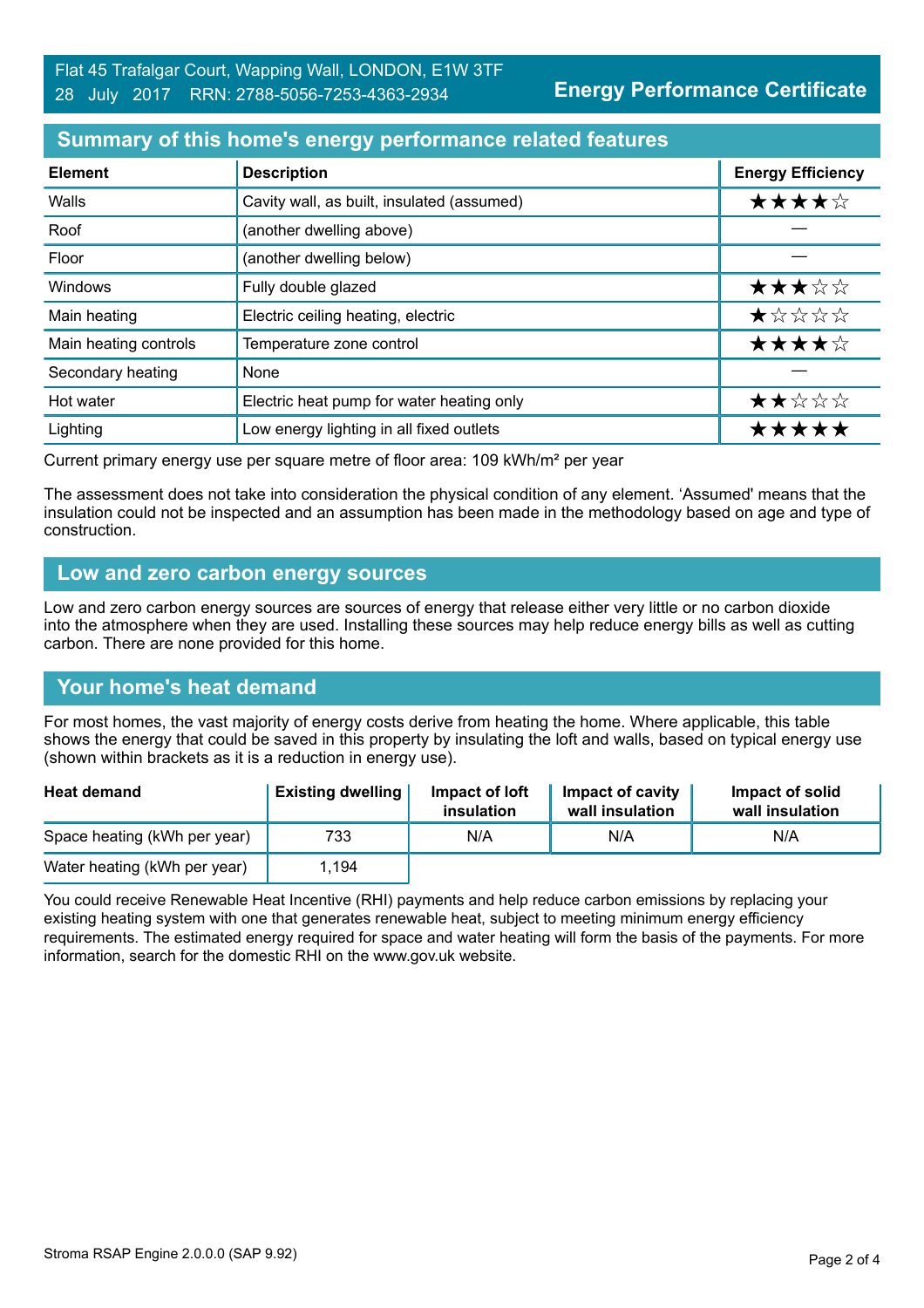## **Recommendations**

The measures below will improve the energy performance of your dwelling. The performance ratings after improvements listed below are cumulative; that is, they assume the improvements have been installed in the order that they appear in the table. Further information about the recommended measures and other simple actions you could take today to save money is available at www.gov.uk/energy-grants-calculator. Before installing measures, you should make sure you have secured the appropriate permissions, where necessary. Such permissions might include permission from your landlord (if you are a tenant) or approval under Building Regulations for certain types of work.

Measures with a green tick  $\bullet$  may be supported through the Green Deal finance. If you want to take up measures with an orange tick **th** through Green Deal finance, be aware you may need to contribute some payment up-front.

| <b>Recommended measures</b>         | <b>Indicative cost</b> | Typical savings<br>per year | <b>Rating after</b><br>improvement | <b>Green Deal</b><br>finance |
|-------------------------------------|------------------------|-----------------------------|------------------------------------|------------------------------|
| High heat retention storage heaters | £800 - £1,200          | £ 60                        | <b>B87</b>                         |                              |

#### **Alternative measures**

There are alternative measures below which you could also consider for your home.

- **•** Biomass boiler (Exempted Appliance if in Smoke Control Area)
- **•** Air or ground source heat pump

# **Opportunity to benefit from a Green Deal on this property**

Green Deal Finance allows you to pay for some of the cost of your improvements in instalments under a Green Deal Plan (note that this is a credit agreement, but with instalments being added to the electricity bill for the property). The availability of a Green Deal Plan will depend upon your financial circumstances. There is a limit to how much Green Deal Finance can be used, which is determined by how much energy the improvements are estimated to **save** for a 'typical household'.

You may be able to obtain support towards repairs or replacements of heating systems and/or basic insulation measures, if you are in receipt of qualifying benefits or tax credits. To learn more about this scheme and the rules about eligibility, call the Energy Saving Advice Service on **0300 123 1234** for England and Wales.